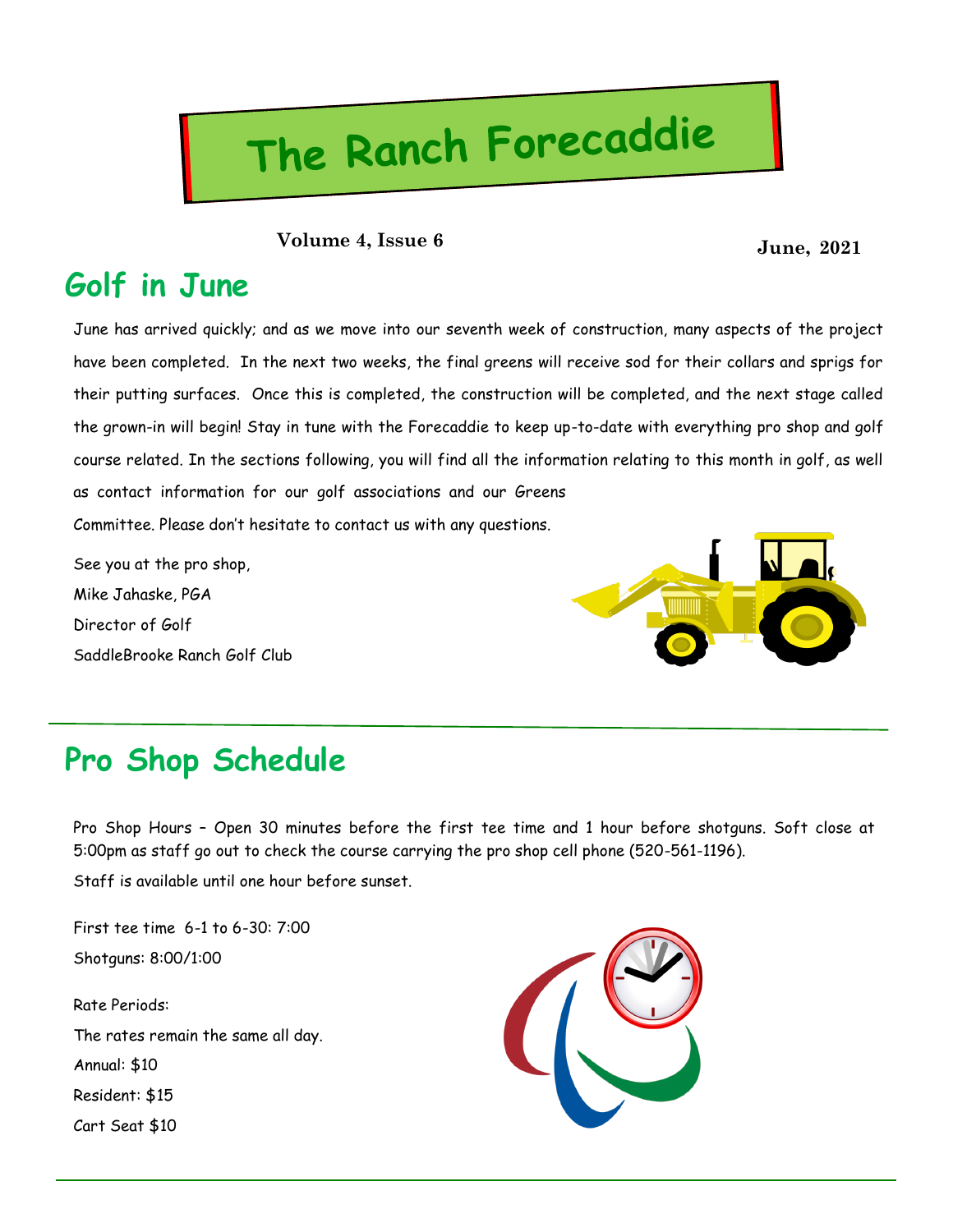## **Golf Maintenance Schedule**

A maintenance plan is put into place at the beginning of the year. Variance in weather and agronomic conditions may require changes to the schedule.

#### **June Maintenance Schedule**

The **driving range tee** is planned to move onto the artificial turf on Monday, June 14th. During the summer we will utilize the artificial tee for one week each month to allow the natural turf to recover as much as possible from the expected heavy traffic.



Slicing of the rough and aerification of the fairways will continue throughout the summer. The extra slicing and aerification is planned due to the heavy compaction caused by COVID single rider cart traffic levels. **SBR Local Rules cover this surface disturbance.**

**Back Nine morning nine hole times** will not be available on Monday, Wednesday, and Friday on a year-round basis to allow maintenance time to complete weekly tasks. In addition, we will start tee times one hour later on Wednesdays to allow maintenance more time to complete necessary applications and other regular maintenance. With the use of single rider carts due to COVID, pace of play has decreased, and the window maintenance normally uses for regular upkeep has been greatly diminished.

## **Free Monthly Golf Clinic**

**Due to the renovation of the practice putting and chipping greens, clinics will be suspended until October. We apologize for the inconvenience and look forward to starting clinics again on our new surfaces!**

## **Golfing News**

#### **Golf Course Access**

Dear residents, as much of the community activities have been closed for precautionary measures to help reduce exposure to the COVID-19 virus, many of you have taken to walking as a way of exercise and to get out of the house. Please remember that for your safety we do not allow joy riding, walking, biking, jogging, etc. on the golf course **AT ANY TIME**. Only golfers, golf staff, or emergency or other authorized service vehicles are allowed on the golf course and paths.

**This is especially important during the next several months with the renovation ongoing and while workers are busy running heavy equipment and are not expecting to be in contact with residents other than golfers.**

Thank you for your understanding and cooperation!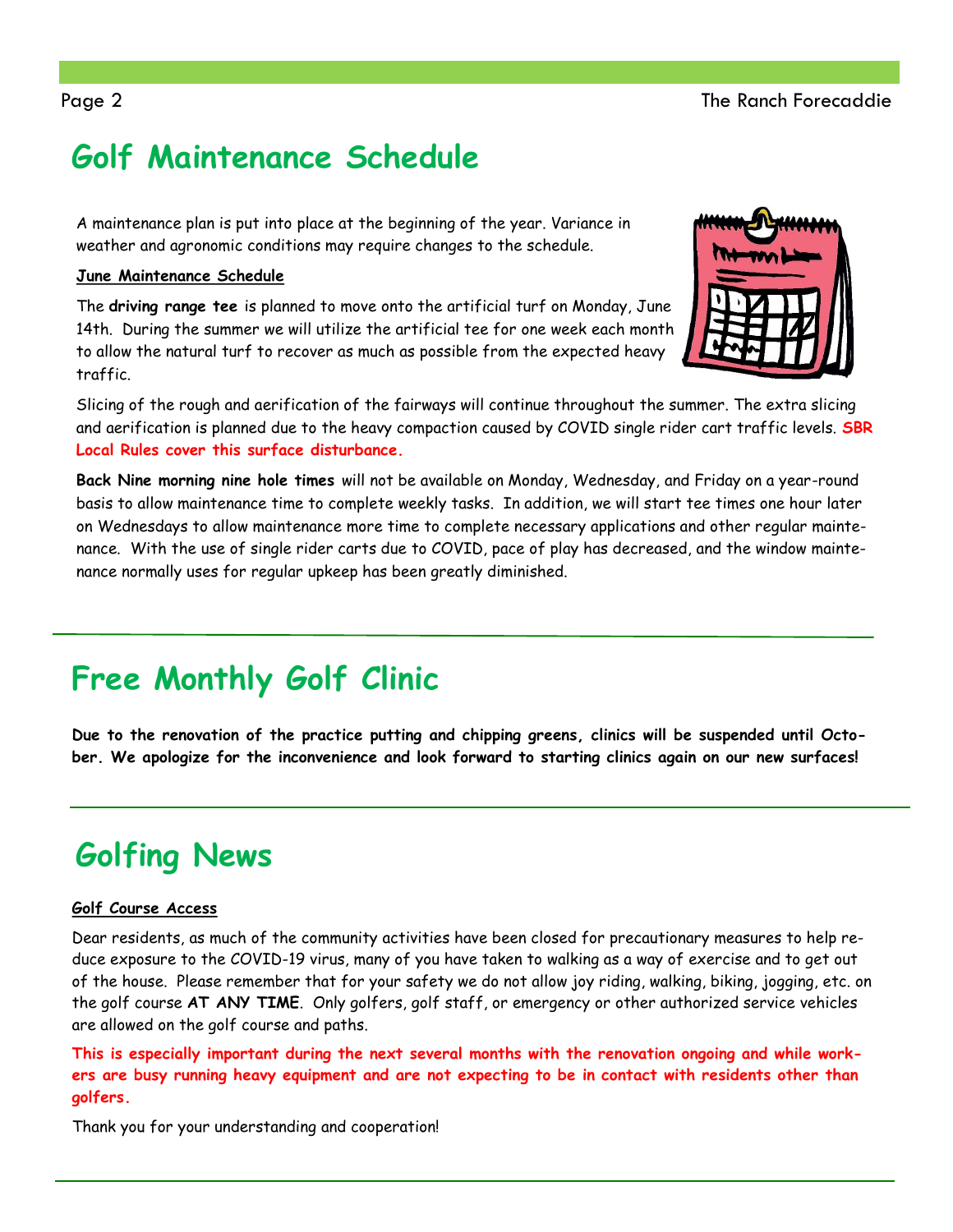#### Page 3 The Ranch Forecaddie **Golfing News cont.**

#### **Course Construction Updates**

- The golf course and practice facility greens surfaces will be replaced with Mini-Verde in a process that will overlap this spring and summer. The process will take approximately 5 months to complete. Annual golfers will receive a refund of the fees for those 5 months in the sum of \$1,100. On Monday, May 3rd, Annuals were be suspended and may play the course with temporary greens paying a green fee. Green fees will be reduced while temporary greens are being used. Suspended annuals will pay \$10 and residents will pay \$15. Chelsea points will stay as they are. In October when the new greens are ready, all suspended annuals will be restored; and green fees will revert to posted rates.
- **Monday, May 3rd we converted to all 18 holes having temporary greens.** This will last until the new greens are grown in and ready for play. We expect the greens will be ready by the first of October. This date is variable due to weather conditions. Temp green course yardages are posted on Chelsea in a printable format. Most holes will play an average of 50 yards shorter. A spreadsheet with the changes for each hole is posted in printable form on your Chelsea home page.
- During the course of the summer the fairways will be aerified 2-3 times and will also be heavily topdressed with sand.
- Speaking of sand, the practice green bunker has been reshaped giving it a more greenside appearance, while also helping keep sand off of the green. The range field end will still allow for fairway bunker style shots out onto the range field. All the sand was removed while the bunker was reshaped, so it now has completely fresh sand as well!
- On May 12th the re-sloped area on #16 fairway was sodded to about 80%. The remaining 20% was sodded on Friday, May 14th, along with the tees on #16, #18, #3, and the remaining Gold tees. The drainage work areas were also sodded. Finally, the collars on greens #1-9 were sodded. On May 24th and 25th, the front nine greens were sprigged and the collars on the back nine greens and practice greens were sodded. The back nine greens and practice greens are expected to be sprigged during the second week of June.
- Once all the greens have been sprigged, the construction crew will leave. Our maintenance crew will then continue the grow-in process and also continue restoring the fairway and rough surfaces. We hope to improve the fairways and rough areas enough to allow them to be good dormant playing surfaces this winter.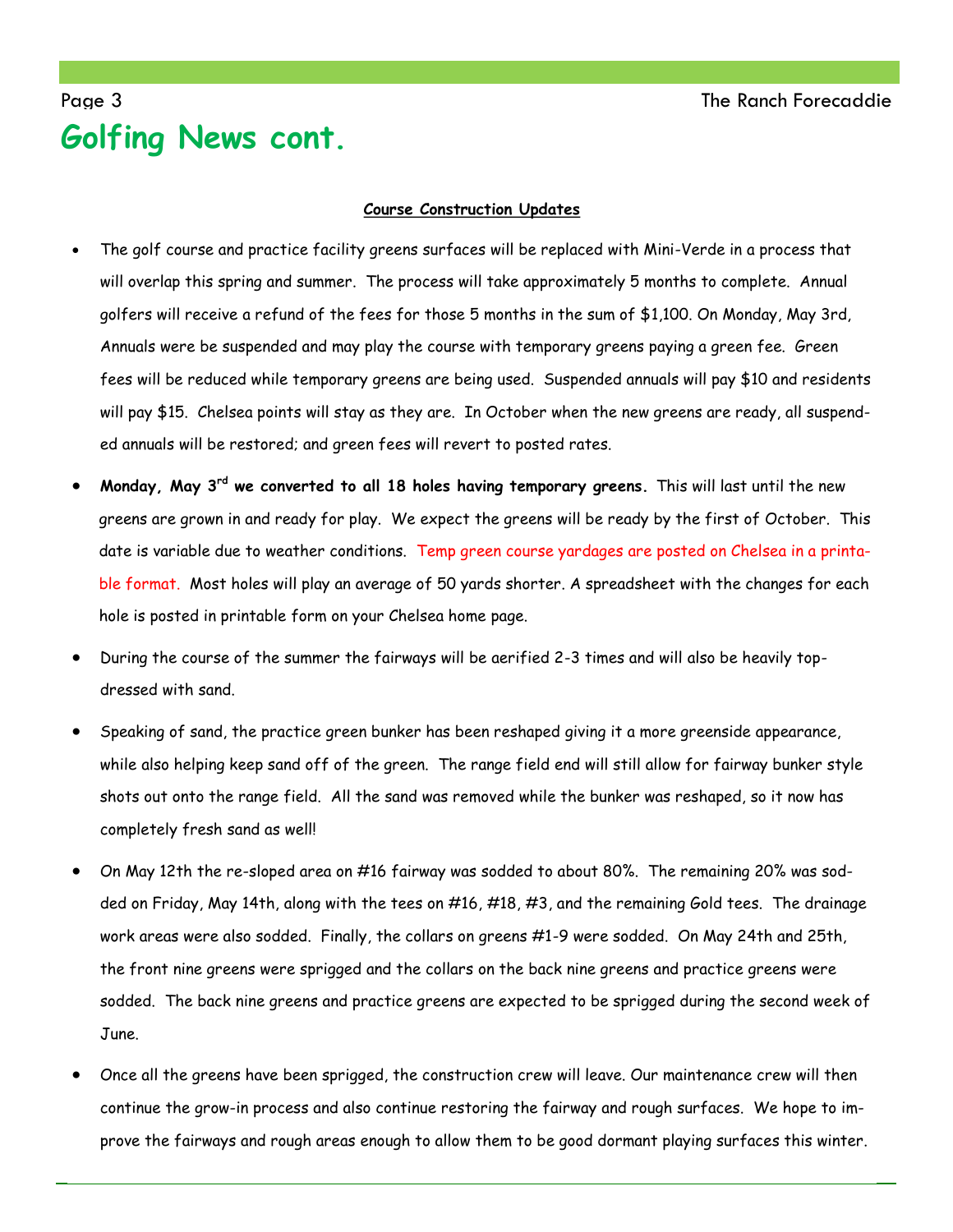Page 4 The Ranch Forecaddie **Golf Maintenance News** 

## **Coming Soon!!**

# **We welcome our new superintendent, Aaron Thomas, and look forward to his contributions to this publication starting in July!**